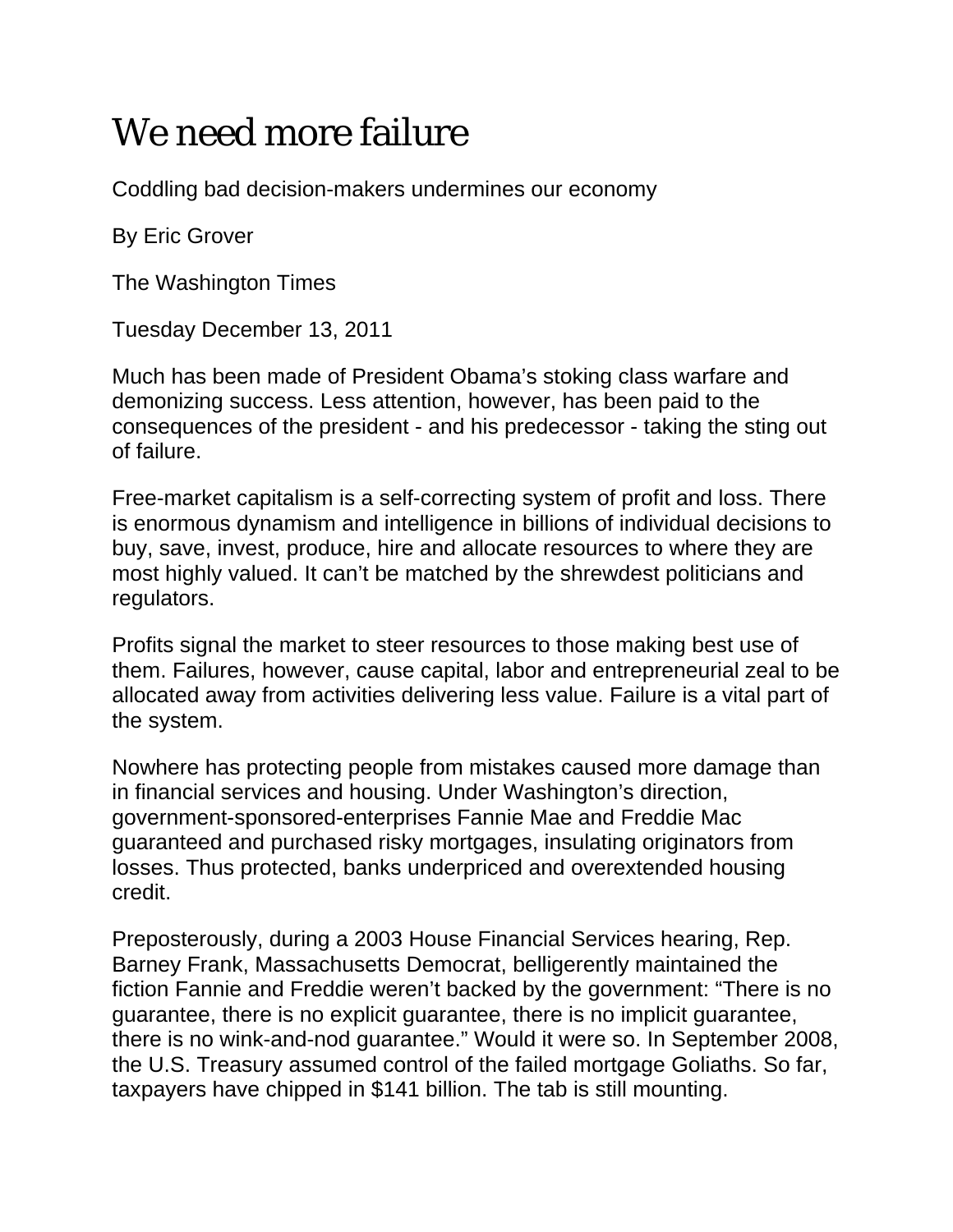When financial giants began teetering, the Federal Reserve bailed them out. To justify the Troubled Asset Relief Program, President George W. Bush and Treasury Secretary Henry Paulson contended letting big banks fail would cause a contagion, bringing down the financial system. Maybe. We don't know what would have happened if Bear Stearns had been permitted to fail and \$313 billion hadn't been injected into 708 financial institutions.

The Dodd-Frank Act institutionalized a regime where behemoth banks are too big to fail and attempted to substitute a regulatory straight-jacket for management judgment and market discipline. The market, however, is a more ruthless and efficient regulator than the smartest Washington mandarins.

Smothering regulation and government guarantees against failure have huge hidden costs: unrealized innovation and survival of bad financial institutions, management and practices.

Notwithstanding higher capital requirements that Dodd-Frank imposes, toobig-to-fail behemoth banks have been given an advantage. Now they can more easily cope with the regulatory burden and enjoy cheaper capital costs than community banks.

From the late 1990s to 2006, easy Fed credit and the government's systemic weakening of mortgage credit standards propelled real housing prices up an unprecedented 90 percent. Now Washington seeks to stem foreclosures and plummeting house prices.

President Obama's revamped Home Affordable Refinance Program makes it easier for underwater borrowers with Fannie- and Freddie-backed mortgages to refinance. It rewards the overleveraged, subsidizes interest and principal payments, punishes lenders and investors, and keeps underwater mortgagees in their houses to curry favor with voters in 2012.

While politically popular, more easy credit is like prescribing scotch for a hangover.

Overleveraged and underwater homeowners should downsize or rent. Foreclosures and falling prices are the solution, not the problem. The housing bubble needs to deflate. Only then can a sustainable recovery begin.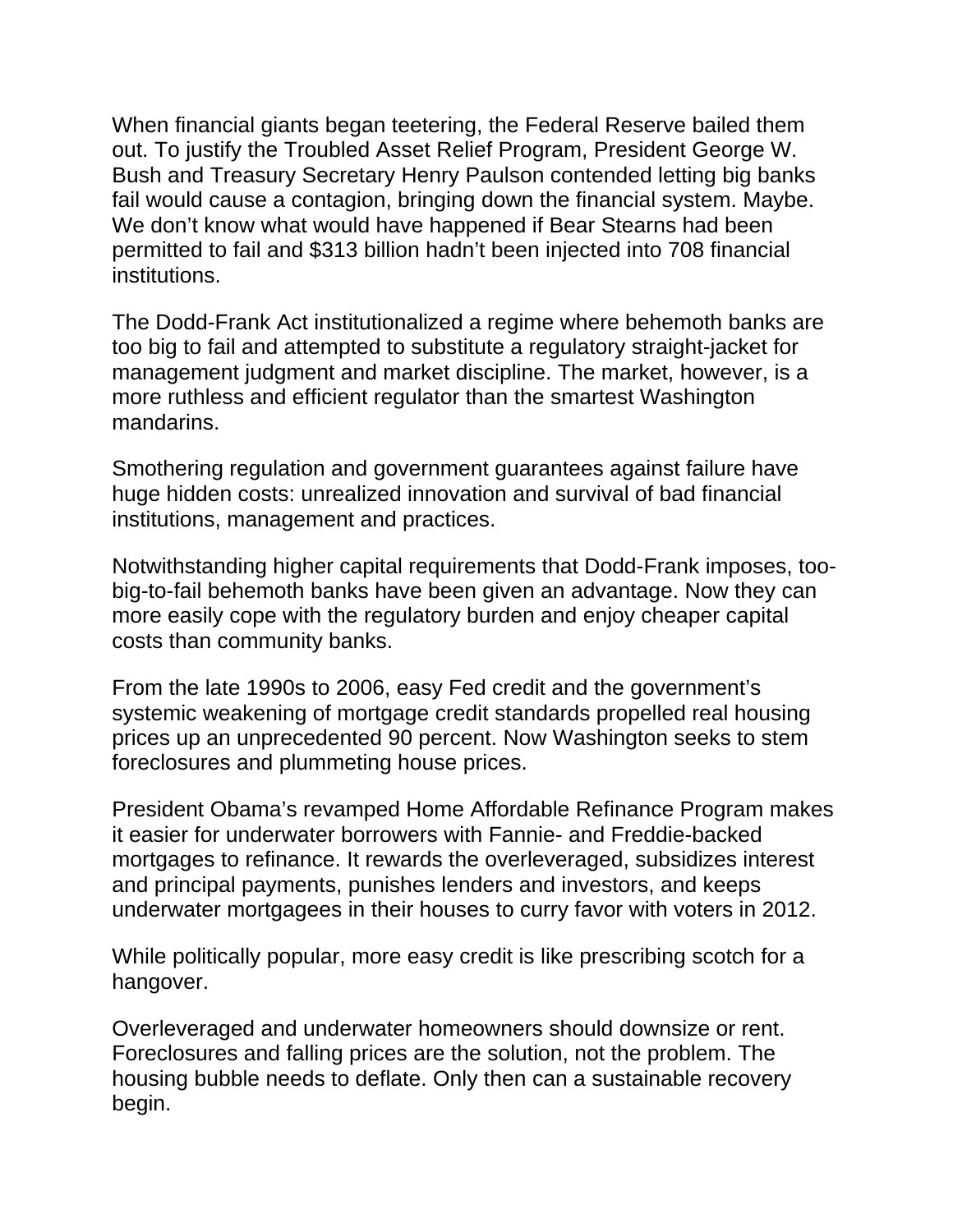In its last breath the Bush administration rescued failed Chrysler and General Motors, yet neither posed a systemic risk. In bankruptcy, crushing union contracts and pension obligations would have been curtailed and viable assets unshackled.

Extending unemployment benefits to a mind-boggling 99 weeks destroyed human capital and suppressed job creation. With his eye on re-election, Mr. Obama wants to continue two-year unemployment benefits. White House spokesman Jay Carney ludicrously argues it's a job creator. To the contrary, it's a job-destruction measure.

Before shilling for him in the administration, the president's own Council of Economic Advisers Chairman Alan Krueger rightly wrote "job search is inversely related to the generosity of unemployment benefits," and "the job finding rate jumps up around the time benefits are exhausted." Who knew?

Even Obama cheerleader Paul Krugman in 2009 wrote, "Public policy designed to help workers who lose their jobs can lead to structural unemployment" and "reduces a worker's incentive to quickly find a new job."

Yet the administration argues that unemployed workers spending benefit dollars stimulates the economy. But every unemployment-benefit dollar must be taken in the form of taxes; borrowed or printed money from those producing to those who aren't. That's money that would otherwise have been productively invested or spent by businesses and individuals in the private sector.

Paying people not to work for two years isn't compassion - it's cruel. They lose work habits and self-respect, and become less attractive to employers.

Steven Chu's Department of Energy provided billions in loans to dozens of alternative fuel ventures with questionable economics. A rash of them, including Solyndra and Beacon Power, went belly-up. Only weeks after Solyndra's high-profile bankruptcy, the department provided \$737 million in loan guarantees to politically-connected SolarReserve and \$337 million to Mesquite Solar. If they're commercially viable, they don't need government guarantees.

The state shielding individuals and businesses from failure causes risky investment, destroys jobs and makes America poorer.